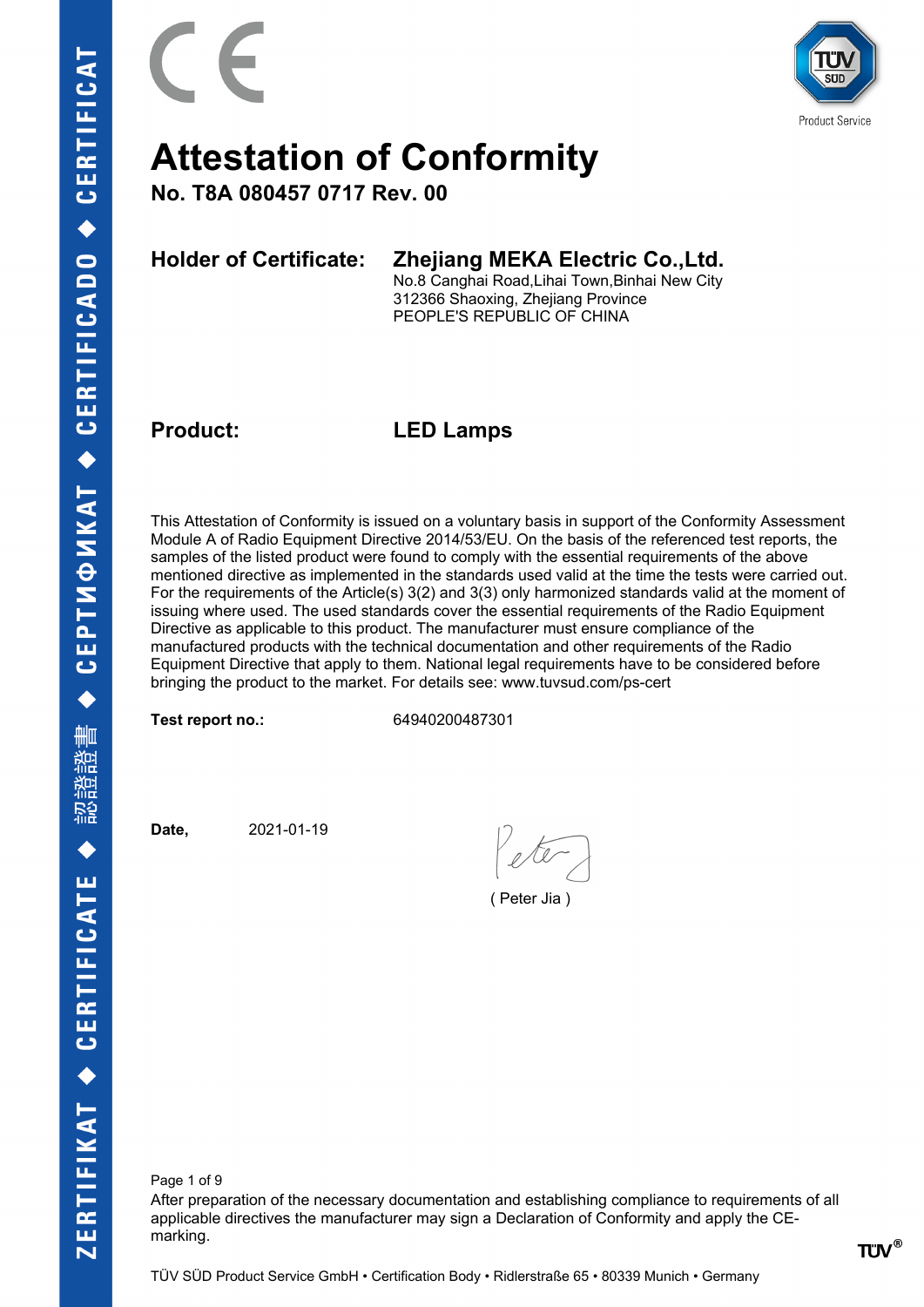

**Product Service** 

### **Attestation of Conformity**

**No. T8A 080457 0717 Rev. 00**

**Model(s): MK-020011001776, MK-020011001777, MK-020011001778, MK-020011001779, MK-020011001780, MK-020011001781, MK-020011001782, MK-020011001783, MK-020011001784, MK-020011001785, MK-020011001786, MK-020011001787, MK-020011001788, MK-020011001789, MK-020011001790, MK-020011001791, MK-020011001792, MK-020011001793, MK-020011001794, MK-020011001795, MK-020011001796, MK-020011001797, MK-020011001798, MK-020011001799, MK-020011001800, MK-020011001801, MK-020011001802, MK-020011001803, MK-020011001804, MK-020011001805, MK-020011001806, MK-020011001807, MK-020011001808, MK-020011001809, MK-020011001810, MK-020011001811, MK-020011001812, MK-020011001813, MK-020011001814, MK-020011001815, MK-020011001816, MK-020011001817, MK-020011001818, MK-020011001819, MK-020011001820, MK-020011001821, MK-020011001822, MK-020011001823, MK-020011001824, MK-020011001825, MK-020011001826, MK-020011001827, MK-020011001828, MK-020011001829, MK-020011001830, MK-020011001831, MK-020011001832, MK-020011001833, MK-020011001834, MK-020011001835, MK-020011001836, MK-020011001837, MK-020011001838, MK-020011001839, MK-020011001840, MK-020011001841, MK-020011001842, MK-020011001843, MK-020011001844, MK-020011001845, MK-020011001846, MK-020011001847, MK-020011001848, MK-020011001849, MK-020011001850, MK-020011001851, MK-020011001852, MK-020011001853, MK-020011001854, MK-020011001855, MK-020011001856, MK-020011001857, MK-020011001858, MK-020011001859, MK-020011001860, MK-020011001861, MK-020011001862, MK-020011001863, MK-020011001864, MK-020011001865, MK-020011001866, MK-020011001867, MK-020011001868, MK-020011001869, MK-020011001870, MK-020011001871, MK-020011002177, MK-020011001872, MK-020011001873, MK-020011001874, MK-020011001875, MK-020011001876, MK-020011001877, MK-020011001878, MK-020011001879, MK-020011001880, MK-020011001881, MK-020011001882, MK-020011001883, MK-020011001884, MK-020011001885, MK-020011001886, MK-020011001887, MK-020011001888, MK-020011001889, MK-020011001890, MK-020011001891, MK-020011001892, MK-020011001893, MK-020011001894, MK-020011001895, MK-020011001896, MK-020011001897, MK-020011001898, MK-020011001899, MK-020011001900, MK-020011001901, MK-020011001902, MK-020011001903, MK-020011001904, MK-020011001905, MK-020011002178, MK-020011002179, MK-020011001906, MK-020011001907, MK-020011001908, MK-020011001909, MK-020011001910, MK-020011001911, MK-020011001912, MK-020011001913, MK-020011001914, MK-020011001915, MK-020011001916, MK-020011001917, MK-020011001918, MK-020011001919, MK-020011001920, MK-020011001921, MK-020011001922, MK-020011001923, MK-020011001924, MK-020011001925,**

Page 2 of 9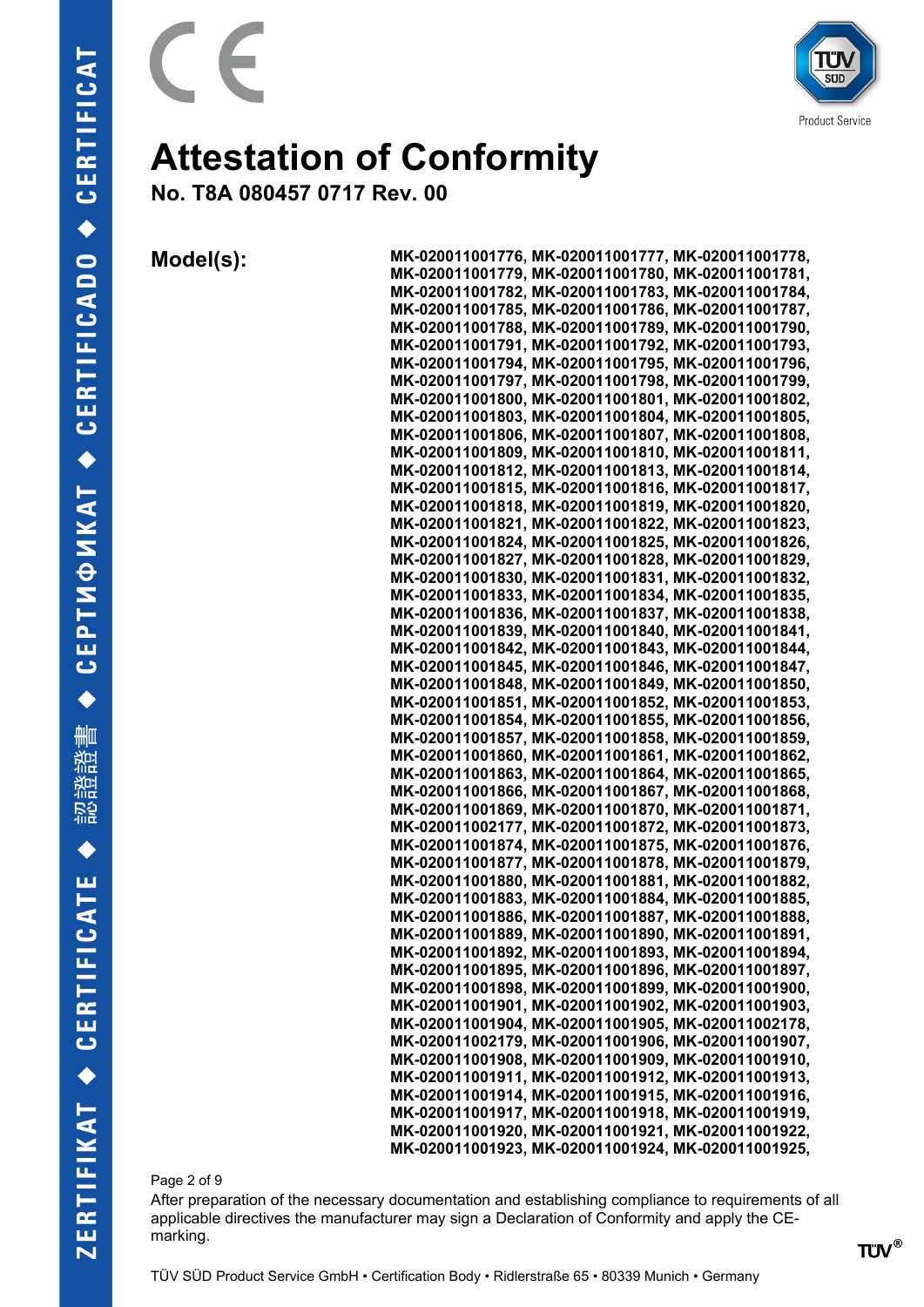

**No. T8A 080457 0717 Rev. 00**

 $\epsilon$ 

 $\overline{a}$ 

|                    | MK-020011001926, MK-020011001927, MK-020011001928,<br>MK-020011001929, MK-020011001930, MK-020011001931,<br>MK-020011001932, MK-020011001933, MK-020011001934,<br>MK-020011001935, MK-020011001936, MK-020011001937,<br>MK-020011001938, MK-020011001939, MK-020011001940,<br>MK-020011001941, MK-020011001942, MK-020011001943,<br>MK-020011001944, MK-020011001945, MK-020011001946,<br>MK-020011002180, MK-020011002181, MK-020011002182,<br>MK-020011002183, MK-020011002184, MK-020011002185,<br>MK-020011002186, MK-020011002187, MK-020011002188,<br>MK-020011002189, MK-020011002190, MK-020011002191,<br>MK-020011002192, MK-020011002193, MK-020011002194,<br>MK-020011002195, MK-020011002196, MK-020011002197,<br>MK-020011002198, MK-020011002199, MK-020011002200,<br>MK-020011002201, MK-020011002202, MK-020011002203,<br>MK-020011002204, MK-020011002205, MK-020011002206,<br>MK-020011002207, MK-020011002208, MK-020011002209,<br>MK-020011002210, MK-020011002211, MK-020011002212,<br>MK-020011002213, MK-020011002214, MK-020011002215,<br>MK-020011002216, MK-020011002217, MK-020011002218,<br>MK-020011002219, MK-020011002220, MK-020011002221,<br>MK-020011002222, MK-020011002223, MK-020011002224,<br>MK-020011002225, MK-020011002226, MK-020011002227,<br>MK-020011002228, MK-020011002229, MK-020011002230,<br>MK-020011002231, MK-020011002232, MK-020011002233,<br>MK-020011002234, MK-020011002235, MK-020011002236,<br>MK-020011002237, MK-020011002238, MK-020011002239 |
|--------------------|---------------------------------------------------------------------------------------------------------------------------------------------------------------------------------------------------------------------------------------------------------------------------------------------------------------------------------------------------------------------------------------------------------------------------------------------------------------------------------------------------------------------------------------------------------------------------------------------------------------------------------------------------------------------------------------------------------------------------------------------------------------------------------------------------------------------------------------------------------------------------------------------------------------------------------------------------------------------------------------------------------------------------------------------------------------------------------------------------------------------------------------------------------------------------------------------------------------------------------------------------------------------------------------------------------------------------------------------------------------------------------------------------------------------------------------------------------------------------------------------------------------|
| <b>Parameters:</b> | Rated voltage:<br>220-240V~<br>Rated frequency:<br>50/60Hz<br>Rated power:<br>See model list<br>Rated cap:<br>See model list<br>Protection class:<br>Ш<br>Test report No.:<br>64.940.20.04873.01R<br>(EN 300 328 V2.2.2:2019, EN 62311:2008, EN 50665:2017)<br>64.940.20.04873.01E<br>(EN IEC 55015:2019, EN IEC 55015:2019/A11:2020,<br>EN 61547:2009, EN 61000-3-2:2014, EN 61000-3-3:2013/A1:2019,<br>EN 301 489-1 V2.2.3:2019, EN 301 489-17 V3.2.4:2020)<br>704022014769-00<br>(EN 62560:2012/A11:2019, EN 62493:2015)                                                                                                                                                                                                                                                                                                                                                                                                                                                                                                                                                                                                                                                                                                                                                                                                                                                                                                                                                                                   |

| Model           | Rated Wattage (W) | Lamp Cap        |
|-----------------|-------------------|-----------------|
| MK-020011001776 |                   | F <sub>27</sub> |
| MK-020011001777 |                   | <b>B22d</b>     |
| MK-020011001778 | 10                | F <sub>27</sub> |
| MK-020011001779 | 10                | <b>B22d</b>     |
| MK-020011001780 |                   | F <sub>27</sub> |
| MK-020011001781 |                   | <b>B22d</b>     |
| MK-020011001782 |                   | F <sub>27</sub> |

#### Page 3 of 9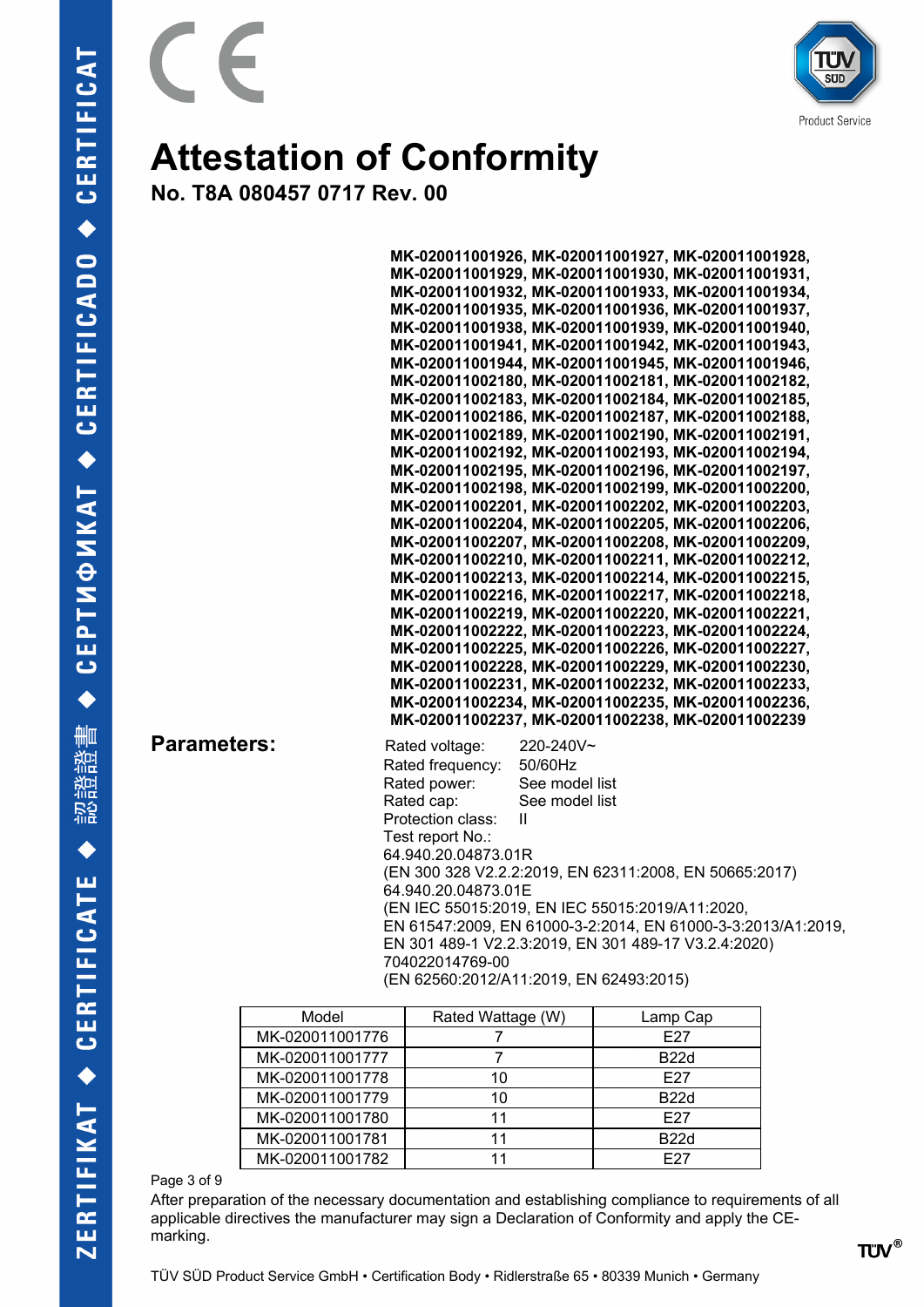

**No. T8A 080457 0717 Rev. 00**

 $\epsilon$ 

 $\overline{a}$ 

| MK-020011001783 | 11             | <b>B22d</b> |
|-----------------|----------------|-------------|
| MK-020011001784 | 7              | E27         |
| MK-020011001785 | $\overline{7}$ | <b>B22d</b> |
| MK-020011001786 | 10             | E27         |
| MK-020011001787 | 10             | <b>B22d</b> |
| MK-020011001788 | 11             | E27         |
| MK-020011001789 | 11             | <b>B22d</b> |
| MK-020011001790 | 11             | E27         |
| MK-020011001791 | 11             | <b>B22d</b> |
| MK-020011001792 | 14             | E27         |
| MK-020011001793 | 14             | <b>B22d</b> |
| MK-020011001794 | 14             | E27         |
| MK-020011001795 | 14             | <b>B22d</b> |
| MK-020011001796 | 14             | E27         |
| MK-020011001797 | 14             | <b>B22d</b> |
| MK-020011001798 | 14             | E27         |
| MK-020011001799 | 14             | <b>B22d</b> |
| MK-020011001800 | $\overline{7}$ | E27         |
| MK-020011001801 | 7              | <b>B22d</b> |
| MK-020011001802 | 9              | E27         |
| MK-020011001803 | 9              | <b>B22d</b> |
| MK-020011001804 | 11             | E27         |
| MK-020011001805 | 11             | <b>B22d</b> |
| MK-020011001806 | 11             | E27         |
| MK-020011001807 | 11             | <b>B22d</b> |
| MK-020011001808 | 14             | E27         |
| MK-020011001809 | 14             | <b>B22d</b> |
| MK-020011001810 | 14             | E27         |
| MK-020011001811 | 14             | <b>B22d</b> |
| MK-020011001812 | 3.5            | E14         |
| MK-020011001813 | 3.5            | <b>B15d</b> |
| MK-020011001814 | 3.5            | E27         |
| MK-020011001815 | 3.5            | <b>B22d</b> |
| MK-020011001816 | 3.5            | E14         |
| MK-020011001817 | 3.5            | <b>B15d</b> |
| MK-020011001818 | 3.5            | E27         |
| MK-020011001819 | 3.5            | <b>B22d</b> |
| MK-020011001820 | 3.5            | <b>GU10</b> |
| MK-020011001821 | 3.5            | <b>GU10</b> |
| MK-020011001822 | 5              | E14         |
| MK-020011001823 | 5              | <b>B15d</b> |
| MK-020011001824 | 5              | E27         |
| MK-020011001825 | 5              | <b>B22d</b> |
| MK-020011001826 | 5              | E14         |
| MK-020011001827 | 5              | <b>B15d</b> |

#### Page 4 of 9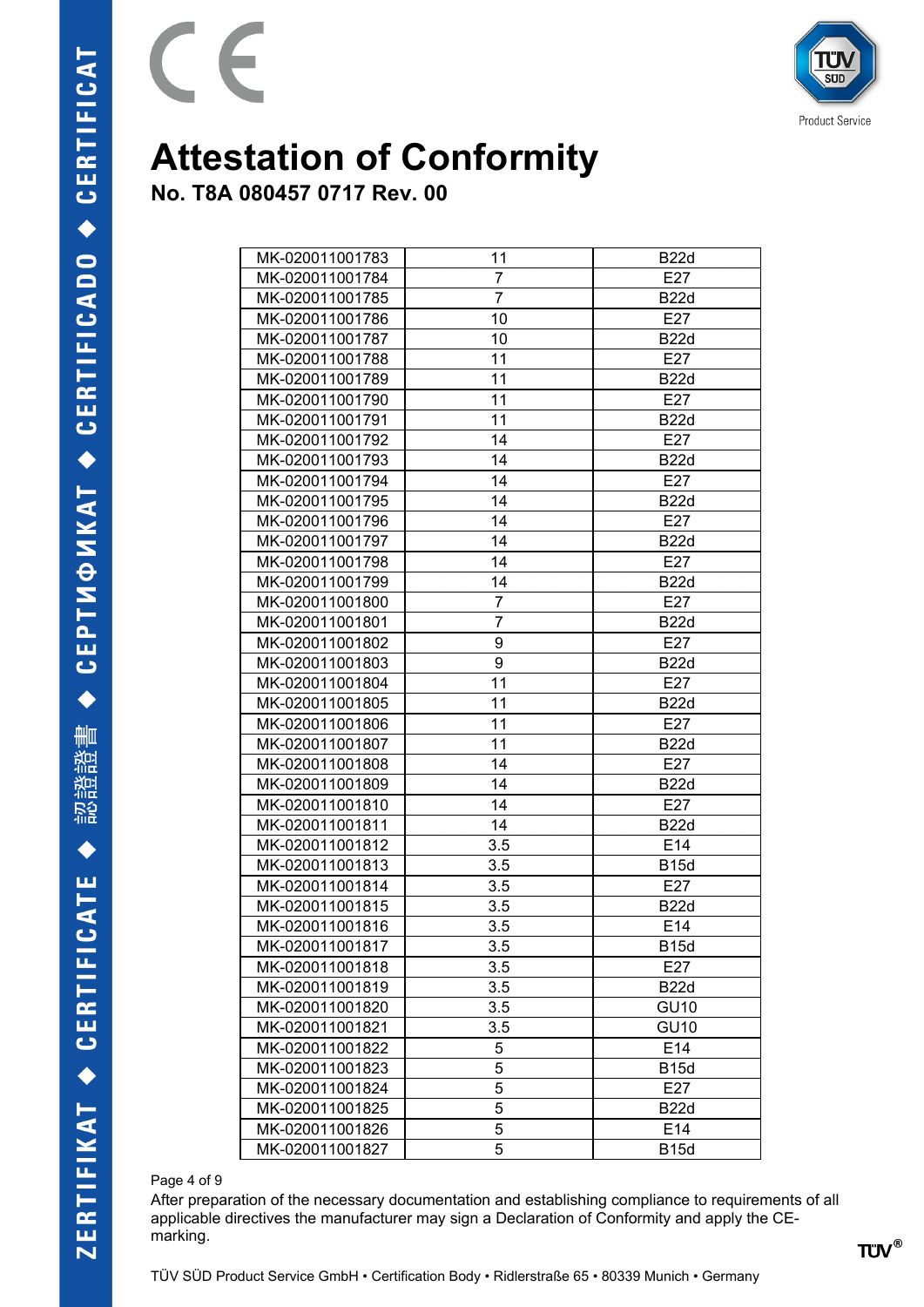

**No. T8A 080457 0717 Rev. 00**

 $\epsilon$ 

| MK-020011001828 | 5   | E27         |
|-----------------|-----|-------------|
| MK-020011001829 | 5   | <b>B22d</b> |
| MK-020011001830 | 5   | <b>GU10</b> |
| MK-020011001831 | 5   | <b>GU10</b> |
| MK-020011001832 | 5.5 | E14         |
| MK-020011001833 | 5.5 | <b>B15d</b> |
| MK-020011001834 | 5.5 | E27         |
| MK-020011001835 | 5.5 | <b>B22d</b> |
| MK-020011001836 | 5.5 | E14         |
| MK-020011001837 | 5.5 | <b>B15d</b> |
| MK-020011001838 | 5.5 | E27         |
| MK-020011001839 | 5.5 | <b>B22d</b> |
| MK-020011001840 | 5.5 | <b>GU10</b> |
| MK-020011001841 | 5.5 | <b>GU10</b> |
| MK-020011001842 | 3.5 | E14         |
| MK-020011001843 | 3.5 | <b>B15d</b> |
| MK-020011001844 | 3.5 | E27         |
| MK-020011001845 | 3.5 | <b>B22d</b> |
| MK-020011001846 | 3.5 | E14         |
| MK-020011001847 | 3.5 | <b>B15d</b> |
| MK-020011001848 | 3.5 | E27         |
| MK-020011001849 | 3.5 | <b>B22d</b> |
| MK-020011001850 | 3.5 | <b>GU10</b> |
| MK-020011001851 | 3.5 | <b>GU10</b> |
| MK-020011001852 | 5   | E14         |
| MK-020011001853 | 5   | <b>B15d</b> |
| MK-020011001854 | 5   | E27         |
| MK-020011001855 | 5   | <b>B22d</b> |
| MK-020011001856 | 5   | E14         |
| MK-020011001857 | 5   | <b>B15d</b> |
| MK-020011001858 | 5   | E27         |
| MK-020011001859 | 5   | <b>B22d</b> |
| MK-020011001860 | 5   | <b>GU10</b> |
| MK-020011001861 | 5   | <b>GU10</b> |
| MK-020011001862 | 5.5 | E14         |
| MK-020011001863 | 5.5 | <b>B15d</b> |
| MK-020011001864 | 5.5 | E27         |
| MK-020011001865 | 5.5 | <b>B22d</b> |
| MK-020011001866 | 5.5 | E14         |
| MK-020011001867 | 5.5 | <b>B15d</b> |
| MK-020011001868 | 5.5 | E27         |
| MK-020011001869 | 5.5 | <b>B22d</b> |
| MK-020011001870 | 5.5 | <b>GU10</b> |
| MK-020011001871 | 5.5 | <b>GU10</b> |
| MK-020011002177 | 4   | <b>GU10</b> |

#### Page 5 of 9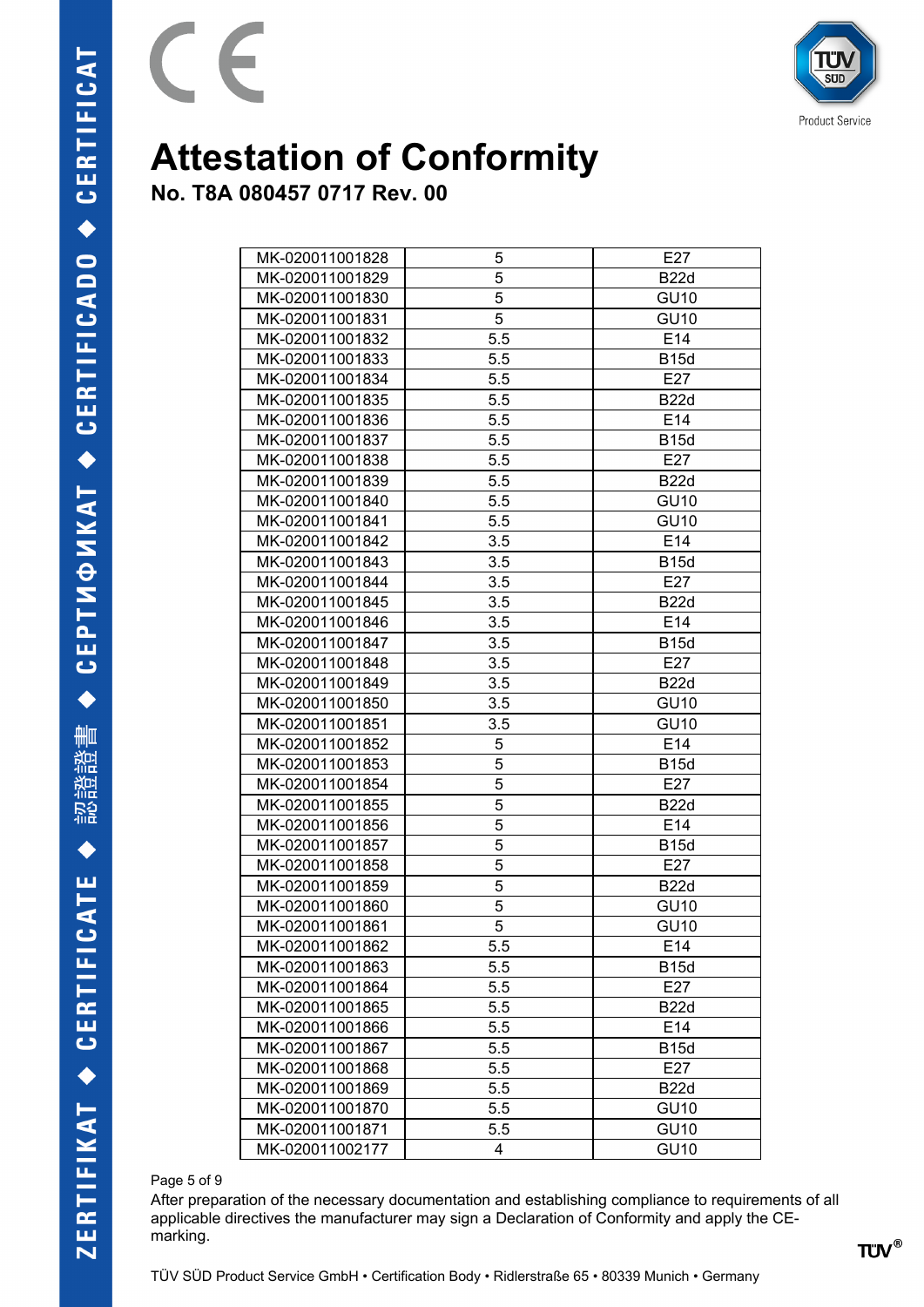

**No. T8A 080457 0717 Rev. 00**

 $\epsilon$ 

| MK-020011001872 | 5.5            | E <sub>14</sub> |
|-----------------|----------------|-----------------|
| MK-020011001873 | 3.5            | <b>B15d</b>     |
| MK-020011001874 | 3.5            | E27             |
| MK-020011001875 | 3.5            | <b>B22d</b>     |
| MK-020011001876 | 3.5            | E14             |
| MK-020011001877 | 3.5            | <b>B15d</b>     |
| MK-020011001878 | 3.5            | E27             |
| MK-020011001879 | 3.5            | <b>B22d</b>     |
| MK-020011001880 | 3.5            | <b>GU10</b>     |
| MK-020011001881 | 3.5            | <b>GU10</b>     |
| MK-020011001882 | 5              | E14             |
| MK-020011001883 | $\overline{5}$ | <b>B15d</b>     |
| MK-020011001884 | 5              | E27             |
| MK-020011001885 | 5              | <b>B22d</b>     |
| MK-020011001886 | 5              | E14             |
| MK-020011001887 | 5              | <b>B15d</b>     |
| MK-020011001888 | 5              | E27             |
| MK-020011001889 | 5              | <b>B22d</b>     |
| MK-020011001890 | 5              | <b>GU10</b>     |
| MK-020011001891 | 5              | <b>GU10</b>     |
| MK-020011001892 | 5.5            | E14             |
| MK-020011001893 | 5.5            | <b>B15d</b>     |
| MK-020011001894 | 5.5            | E27             |
| MK-020011001895 | 5.5            | <b>B22d</b>     |
| MK-020011001896 | 5.5            | E <sub>14</sub> |
| MK-020011001897 | 5.5            | <b>B15d</b>     |
| MK-020011001898 | 5.5            | E27             |
| MK-020011001899 | 5.5            | <b>B22d</b>     |
| MK-020011001900 | 5.5            | <b>GU10</b>     |
| MK-020011001901 | 5.5            | <b>GU10</b>     |
| MK-020011001902 | $\overline{7}$ | E27             |
| MK-020011001903 | $\overline{7}$ | <b>B22d</b>     |
| MK-020011001904 | 10             | E27             |
| MK-020011001905 | 10             | <b>B22d</b>     |
| MK-020011002178 | 10             | E27             |
| MK-020011002179 | 10             | <b>B22d</b>     |
| MK-020011001906 | 11             | E27             |
| MK-020011001907 | 11             | <b>B22d</b>     |
| MK-020011001908 | 11             | E27             |
| MK-020011001909 | 11             | <b>B22d</b>     |
| MK-020011001910 | 14             | E27             |
| MK-020011001911 | 14             | <b>B22d</b>     |
| MK-020011001912 | 14             | E27             |
| MK-020011001913 | 14             | <b>B22d</b>     |
| MK-020011001914 | 14             | E27             |

#### Page 6 of 9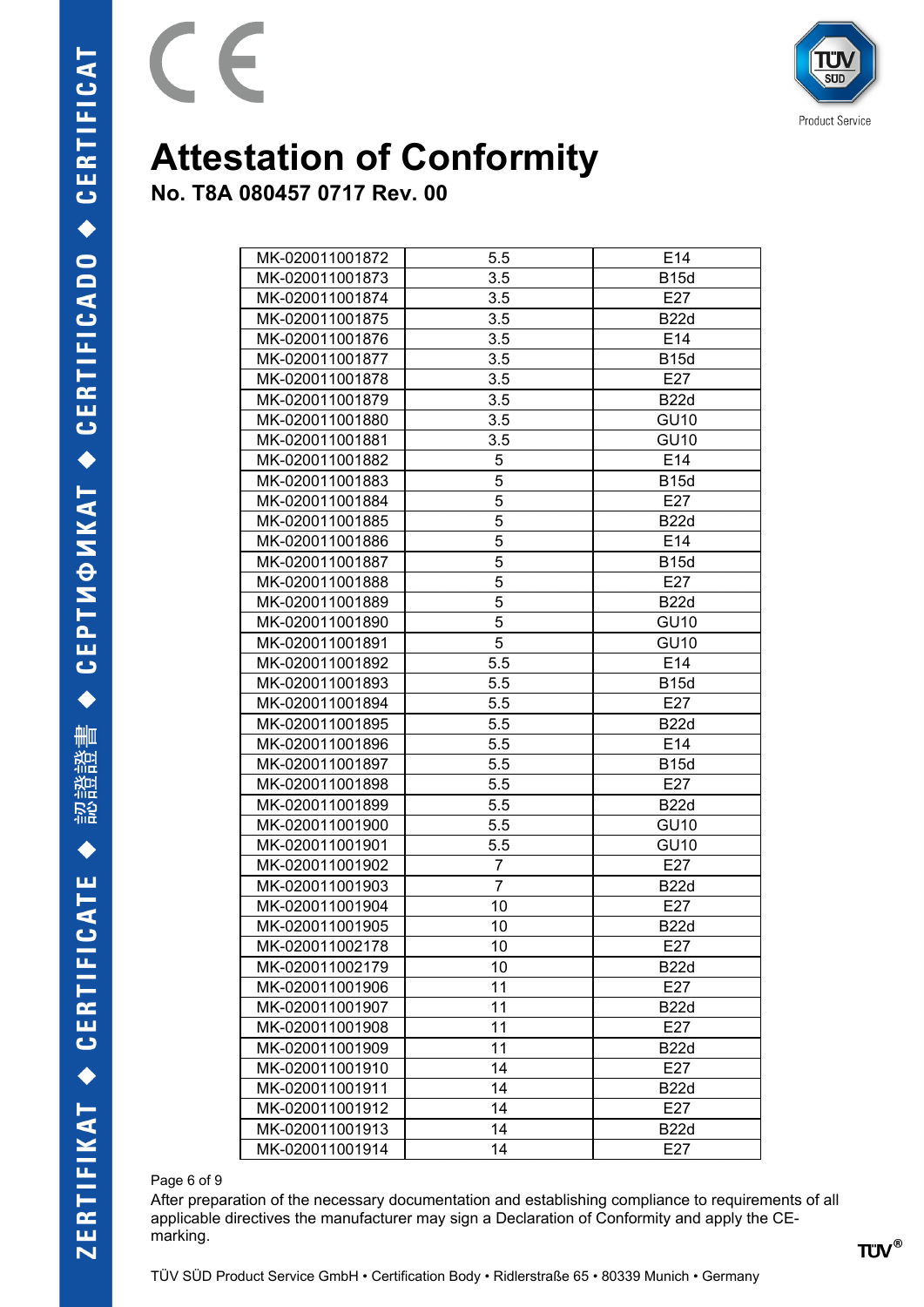

**No. T8A 080457 0717 Rev. 00**

 $\epsilon$ 

 $\overline{a}$ 

| MK-020011001915 | 14             | <b>B22d</b> |
|-----------------|----------------|-------------|
| MK-020011001916 | 14             | E27         |
| MK-020011001917 | 14             | <b>B22d</b> |
| MK-020011001918 | 5              | E14         |
| MK-020011001919 | 5              | <b>B15d</b> |
| MK-020011001920 | 5              | E27         |
| MK-020011001921 | 5              | <b>B22d</b> |
| MK-020011001922 | 5              | E14         |
| MK-020011001923 | 5              | <b>B15d</b> |
| MK-020011001924 | 5              | E27         |
| MK-020011001925 | 5              | <b>B22d</b> |
| MK-020011001926 | 5              | <b>GU10</b> |
| MK-020011001927 | 7              | E27         |
| MK-020011001928 | 7              | <b>B22d</b> |
| MK-020011001929 | $\overline{7}$ | E27         |
| MK-020011001930 | 7              | <b>B22d</b> |
| MK-020011001931 | 7              | E27         |
| MK-020011001932 | $\overline{7}$ | <b>B22d</b> |
| MK-020011001933 | 7              | E27         |
| MK-020011001934 | 7              | <b>B22d</b> |
| MK-020011001935 | $\overline{7}$ | E27         |
| MK-020011001936 | 7              | <b>B22d</b> |
| MK-020011001937 | 4.5            | E27         |
| MK-020011001938 | 4.5            | <b>B22d</b> |
| MK-020011001939 | 4.5            | E27         |
| MK-020011001940 | 4.5            | <b>B22d</b> |
| MK-020011001941 | 4.5            | E27         |
| MK-020011001942 | 4.5            | <b>B22d</b> |
| MK-020011001943 | 4.5            | E27         |
| MK-020011001944 | 4.5            | <b>B22d</b> |
| MK-020011001945 | 4.5            | E27         |
| MK-020011001946 | 4.5            | <b>B22d</b> |
| MK-020011002180 | 7              | E27         |
| MK-020011002181 | 7              | <b>B22d</b> |
| MK-020011002182 | ſ              | E27         |
| MK-020011002183 | 7              | <b>B22d</b> |
| MK-020011002184 | $\overline{7}$ | E27         |
| MK-020011002185 | $\overline{7}$ | <b>B22d</b> |
| MK-020011002186 | 7              | E27         |
| MK-020011002187 | 7              | <b>B22d</b> |
| MK-020011002188 | 7              | E27         |
| MK-020011002189 | $\overline{7}$ | <b>B22d</b> |
| MK-020011002190 | 4.5            | E27         |
| MK-020011002191 | 4.5            | <b>B22d</b> |
| MK-020011002192 | 4.5            | E27         |

#### Page 7 of 9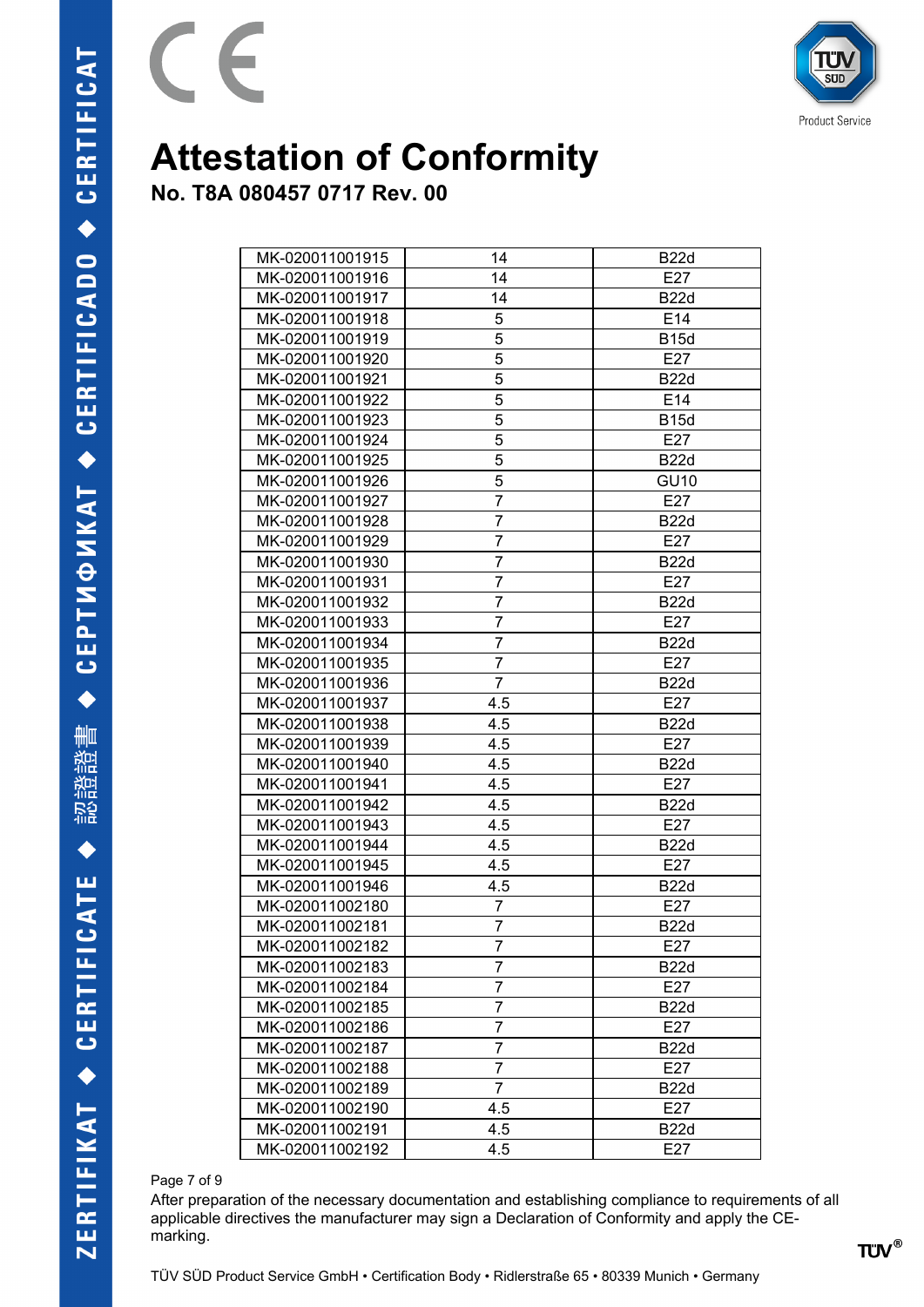

**No. T8A 080457 0717 Rev. 00**

 $\epsilon$ 

| MK-020011002193 | 4.5            | <b>B22d</b> |
|-----------------|----------------|-------------|
| MK-020011002194 | 4.5            | E27         |
| MK-020011002195 | 4.5            | <b>B22d</b> |
| MK-020011002196 | 4.5            | E27         |
| MK-020011002197 | 4.5            | <b>B22d</b> |
| MK-020011002198 | 4.5            | E27         |
| MK-020011002199 | 4.5            | <b>B22d</b> |
| MK-020011002200 | $\overline{7}$ | E27         |
| MK-020011002201 | 7              | <b>B22d</b> |
| MK-020011002202 | $\overline{7}$ | E27         |
| MK-020011002203 | 7              | <b>B22d</b> |
| MK-020011002204 | $\overline{7}$ | E27         |
| MK-020011002205 | 7              | <b>B22d</b> |
| MK-020011002206 | 7              | E27         |
| MK-020011002207 | $\overline{7}$ | <b>B22d</b> |
| MK-020011002208 | 7              | E27         |
| MK-020011002209 | $\overline{7}$ | <b>B22d</b> |
| MK-020011002210 | 4.5            | E27         |
| MK-020011002211 | 4.5            | <b>B22d</b> |
| MK-020011002212 | 4.5            | E27         |
| MK-020011002213 | 4.5            | <b>B22d</b> |
| MK-020011002214 | 4.5            | E27         |
| MK-020011002215 | 4.5            | <b>B22d</b> |
| MK-020011002216 | 4.5            | E27         |
| MK-020011002217 | 4.5            | <b>B22d</b> |
| MK-020011002218 | 4.5            | E27         |
| MK-020011002219 | 4.5            | <b>B22d</b> |
| MK-020011002220 | 7              | E27         |
| MK-020011002221 | $\overline{7}$ | <b>B22d</b> |
| MK-020011002222 | $\overline{7}$ | E27         |
| MK-020011002223 | 7              | <b>B22d</b> |
| MK-020011002224 | $\overline{7}$ | E27         |
| MK-020011002225 | 7              | <b>B22d</b> |
| MK-020011002226 | 7              | E27         |
| MK-020011002227 | ſ              | <b>B22d</b> |
| MK-020011002228 | 7              | E27         |
| MK-020011002229 | $\overline{7}$ | <b>B22d</b> |
| MK-020011002230 | 4.5            | E27         |
| MK-020011002231 | 4.5            | <b>B22d</b> |
| MK-020011002232 | 4.5            | E27         |
| MK-020011002233 | 4.5            | <b>B22d</b> |
| MK-020011002234 | 4.5            | E27         |
| MK-020011002235 | 4.5            | <b>B22d</b> |
| MK-020011002236 | 4.5            | E27         |
| MK-020011002237 | 4.5            | <b>B22d</b> |

#### Page 8 of 9